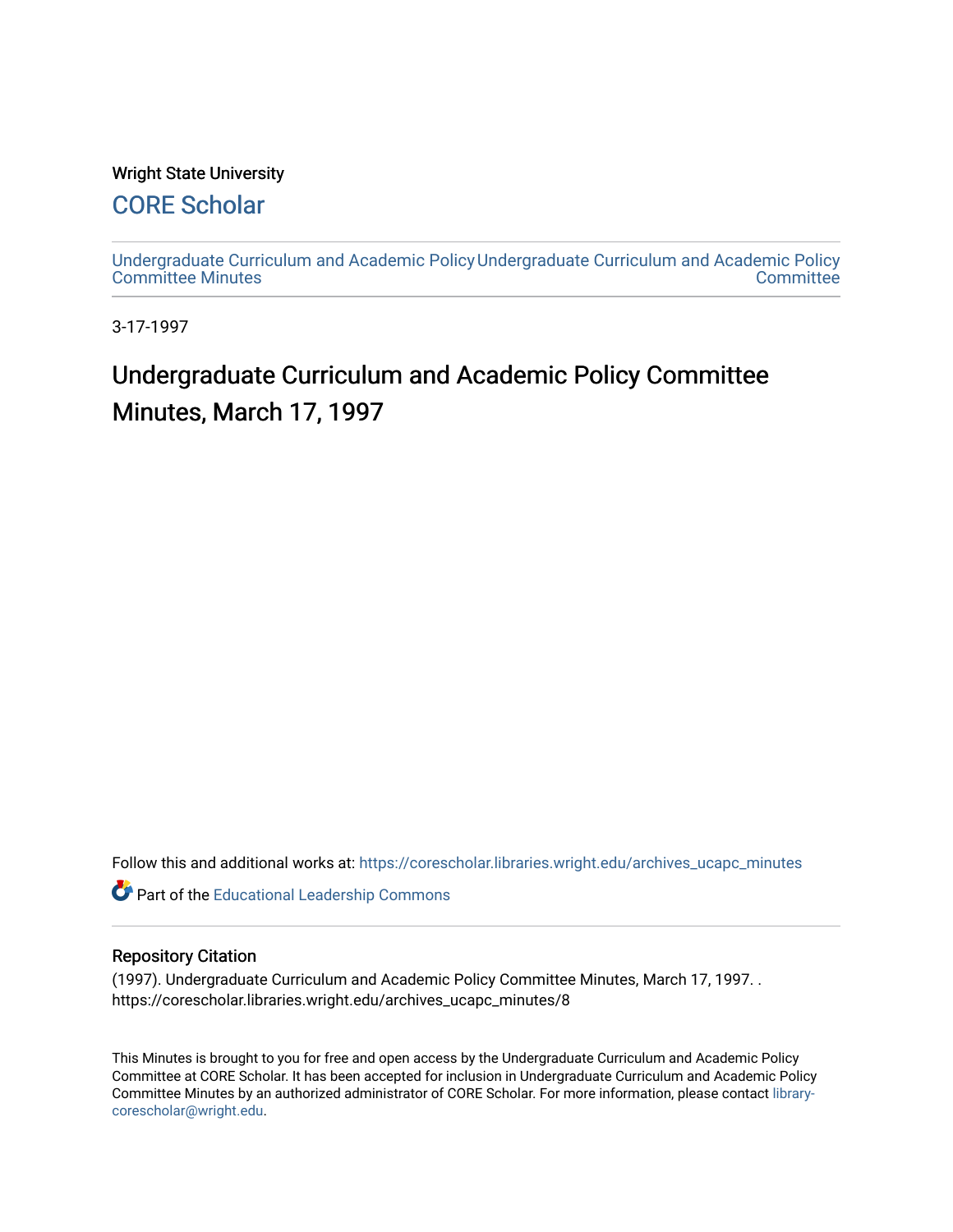# **Undergraduate Curriculum and Academic Policy Committee**

# **Minutes of March 17, 1997 Meeting**

Present: Donna Cole, Jeanne Fraker, Carol Holdcraft, Joe Law, Martha Sammons, Tom Sav, Joe Slater, and Jan Maxwell.

Approved Minutes of February 14, 1997 Meeting of the UUCAPC.

Reviewed Course Inventory (I) and Modification (M) Requests:

Approved:

CEHS -- HFE 306 (M), EE 448 (I), and ME 212 (M).

COSM -- BIO 354 (resubmission), BIO 484 (M), PHY 245 (M), and SM 145 (M).

COLA -- WMS 399 (I), WMS 498 (I), WMS 499 (I), PHI 471 (M), and PHI 472 (M).

UD -- SS 087 (M).

Returned:

COLA -- REL 435, request syllabus and documentation to justify increased credit hour.

Reviewed the WAC Oversight Committee's Proposals for Modifications of the WAC Program (approved by GEOAC):

Petitions of removal of credit for course grade also removes credit for WI -- approved.

Transfer and returning students who have completed GE courses but need one or more WI credits be allowed to count other designated WI GE courses or WI courses in the major -- approved with the deletion of "all four" when making reference to GE courses and with the inclusion of insertion points into the WAC document.

Reviewed Proposals for Changes in Undergraduate Programs (approved by Provost and Deans):

Department of Geological Sciences reduced admission requirements -- approved.

BS in CEG Program reduced credit hour graduation requirement --approved.